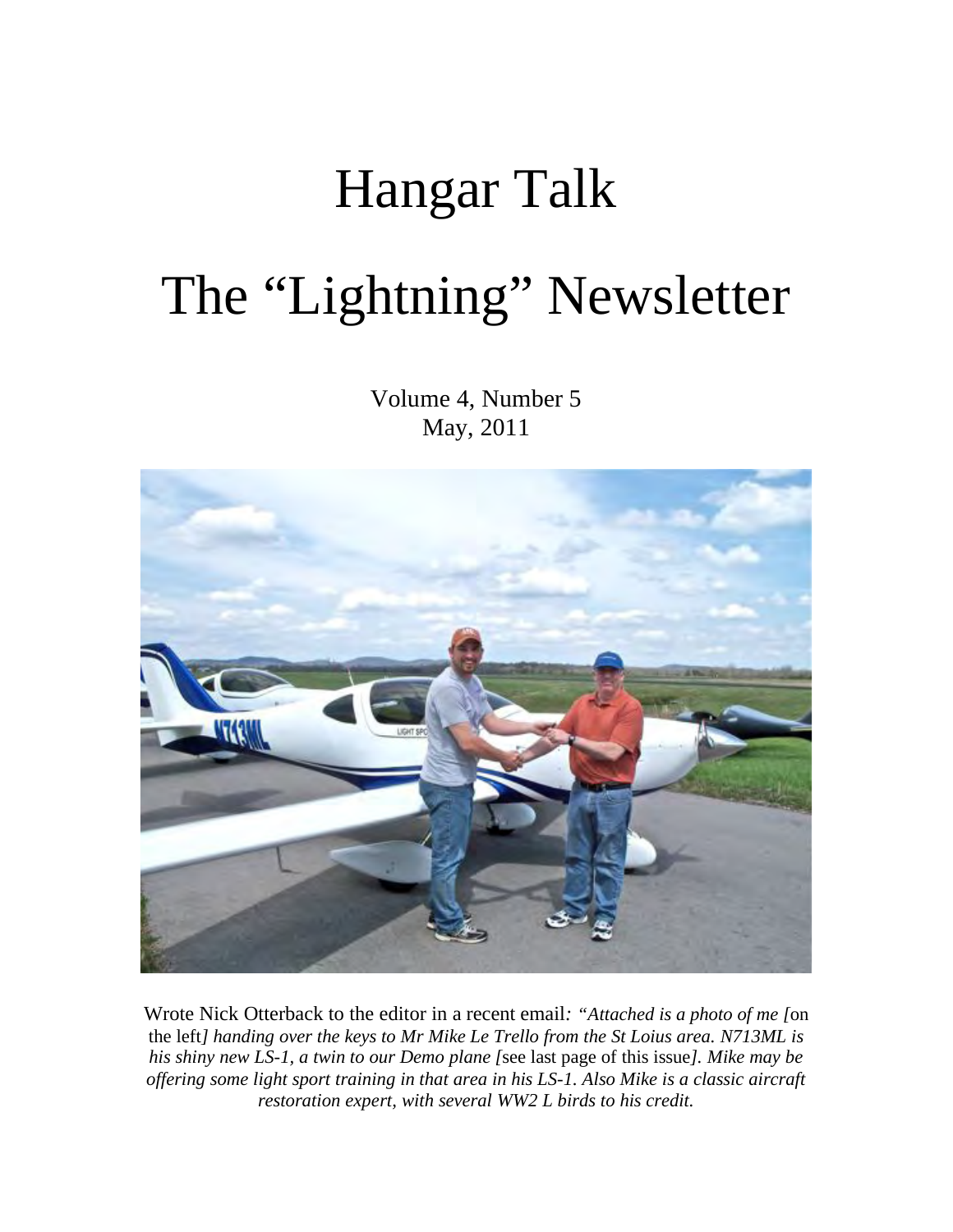# **Contents**

Introduction, p. 2 Geoff Eather, Building at Shelbyville (March 2011), p. 2 Nick Otterback, Airflow Splitter for the Lightning, p. 7 Carl Beatrice, Flight to Mount Washington, p. 9 Company Contacts and Dealers, p. 12 Photo of LS-1 "twins," p.

## Introduction

*This issue features reports on Lightning building and flying, and the constructive spirit of experimental aviation in action.* 

*John Jenkins, editor John.jenkins@chorus.net*

# Building at Shelbyville (March 2011) Geoff Eather Kit 127, Australia

Some might question my sanity for deciding to build at Shelbyville. You see, I live in Newcastle Australia, some 20,000 Klm from Arion. It took 19 hours on an aeroplane for a total travel time of about 25 hours just to get there. Two weeks before the trip I was in London, I then spent a week in Australia before heading to the US. You can probably imagine the jet lag involved. I was basically on autopilot for at least the first day.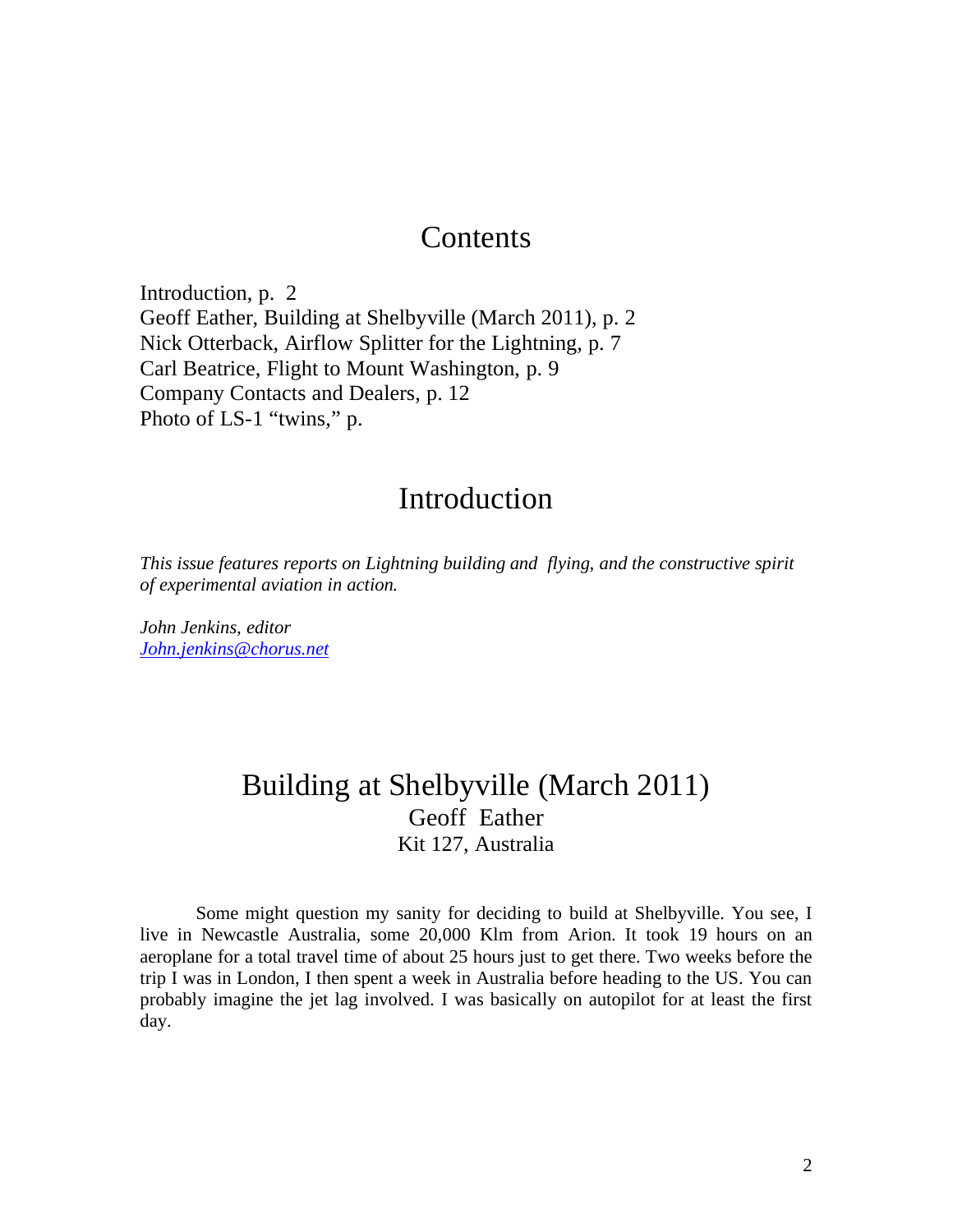

In fact so badly was I jet lagged that I managed a rather nasty injury to my left thumb while using the vice (don't ask) on the first day! Ron, my chief building instructor must have thought I was a real tosser!!

Being a typical male (and a doctor - diabetes specialist), I just wrapped the thumb in a bandage from the First Aid Cabinet and continued to work. After 36 hours it was clear that this wound was never going to heal by itself (it was gaping about a  $\frac{1}{4}$  inch and  $\frac{3}{4}$  inch long), so off I went to the local primary care physician to get some stitches. This itself caused considerable anxiety as I was about to experience the US health system, which doesn't exactly have a good reputation in Australia with respect to cost, especially if not insured. I really thought I would be up for mega dollars.

The nurse practitioner was unbelievably efficient. She correctly refused to stitch the wound (despite my gentle persuasion) as it was more than 12 hours old. Soooo … she expertly wrapped it with Steri strips and off I went to continue work. End result was good, two weeks later and you can hardly see the scar. And how much did it cost? A mere \$40. Still can't believe it!

So why do the build in Shelbyville? There were four good reasons.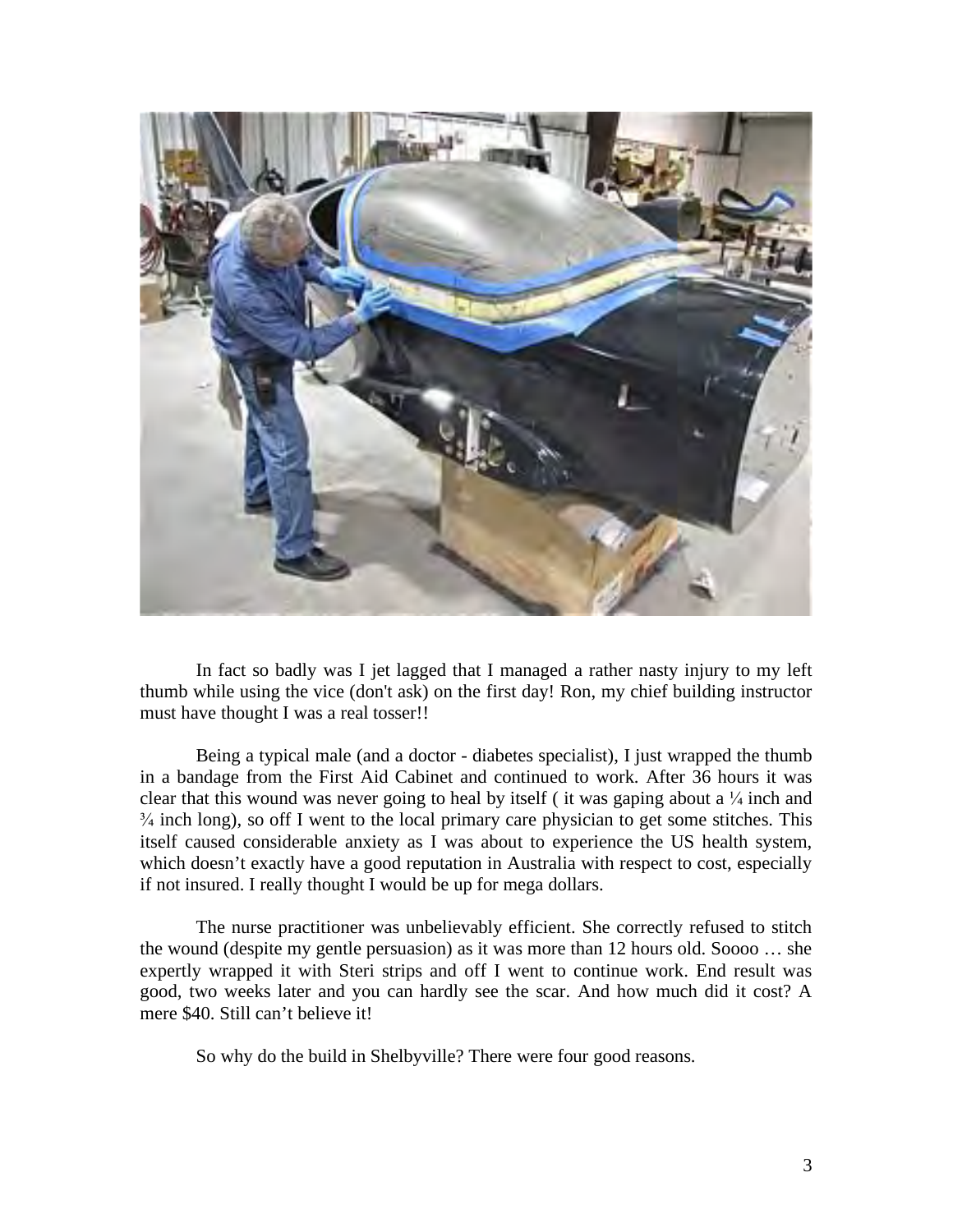Firstly, and the main reason was that my youngest daughter lives in Seattle with her American husband. I thought a quick visit there would be in order as she had just become pregnant with her first child. After I had arranged the trip, however, she decided to return to Australia for a holiday, just when I was due in Shelbyville. So much for good reason number one.

Secondly, I really wanted to get this project done quickly. The boys at Arion were talking about paint after one week, some further assembly in week two and flying at the end of week three. Whilst I knew this could not be true (could it?) it still seemed worth a shot. The main reason for wanting the build completed quickly was my previous build experience with a Zenair Zodiac 601XL. This aircraft was started in December 2007 and finished in September 2009, just before "upgrades" were mandated by the FAA. Eighteen months later, after tearing down a beautifully painted aircraft it is now almost ready to fly. The whole upgrade process was not a pleasant experience (for me). It was an enormous amount of work and there was much discussion on the Matronics email list about the wisdom of the upgrades. This discussion became so vitriolic at times with personal attacks on fellow builders that in the end I decided to sell the aircraft and really didn't want to spend another three years building.

Thirdly, I wanted the expertise, experience and assistance of the "factory."

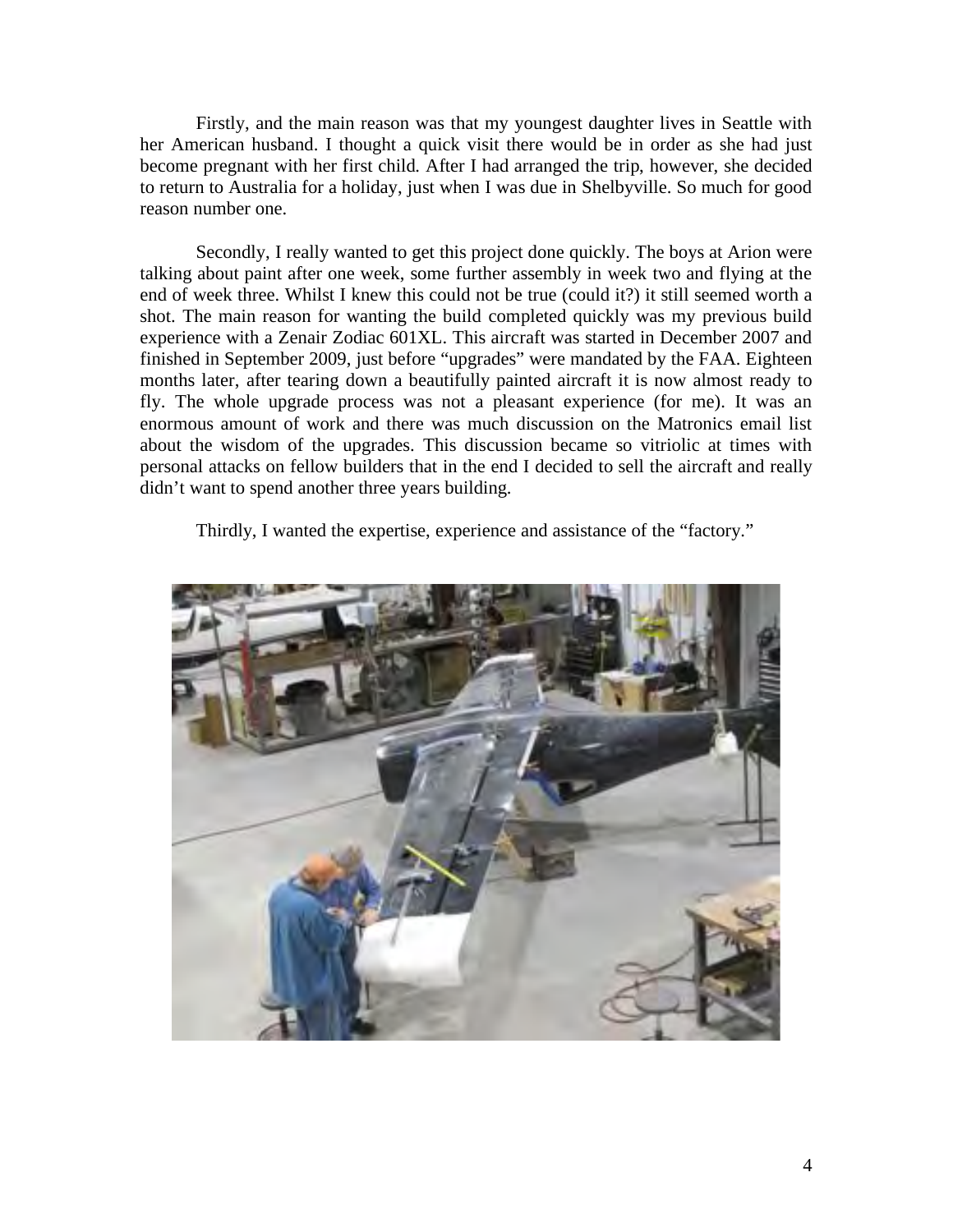Fourthly, was that I hoped there would be other aircraft in various stages of construction that I could look at, take pictures and get ideas. I was not disappointed as there were several finished and flying aircraft but also one that was in week two of the assembly process. This belonged to Jack Gonzenbach of Heart of America Aviation, LLC and was being built as a demonstrator. I was able to follow each step of the construction and was most impressed with the attention to detail. This will be a truly beautiful aircraft and I can only hope mine will be half as good.

So how did the week go? Were my expectations met? Well … read on.

The first day proceeded at a blistering pace despite my injury. Two full-time assistants – yeah OK. I had two full time "technicians" who knew exactly where everything went and in what sequence things needed to be done in order to achieve maximum efficiency. There were templates for just about everything (even small things like hinges) so very little thinking and measuring needed to be done. I was given various tasks to keep me occupied and by the end of the day one a considerable amount was achieved.



I won't bore you with details of the next three days but just give an overview. The three of us (Ron, Donney and myself) worked the four, ten-hour days and completed ALL the basic structure. Day five was spent finishing up some small things and packaging for the trip to Australia. The only things left to do are the paint, avionics, engine and go fast gear. I have done a Jabiru engine install and avionics before on the Zodiac so this shouldn't take me too long. In fact the majority of the avionics will be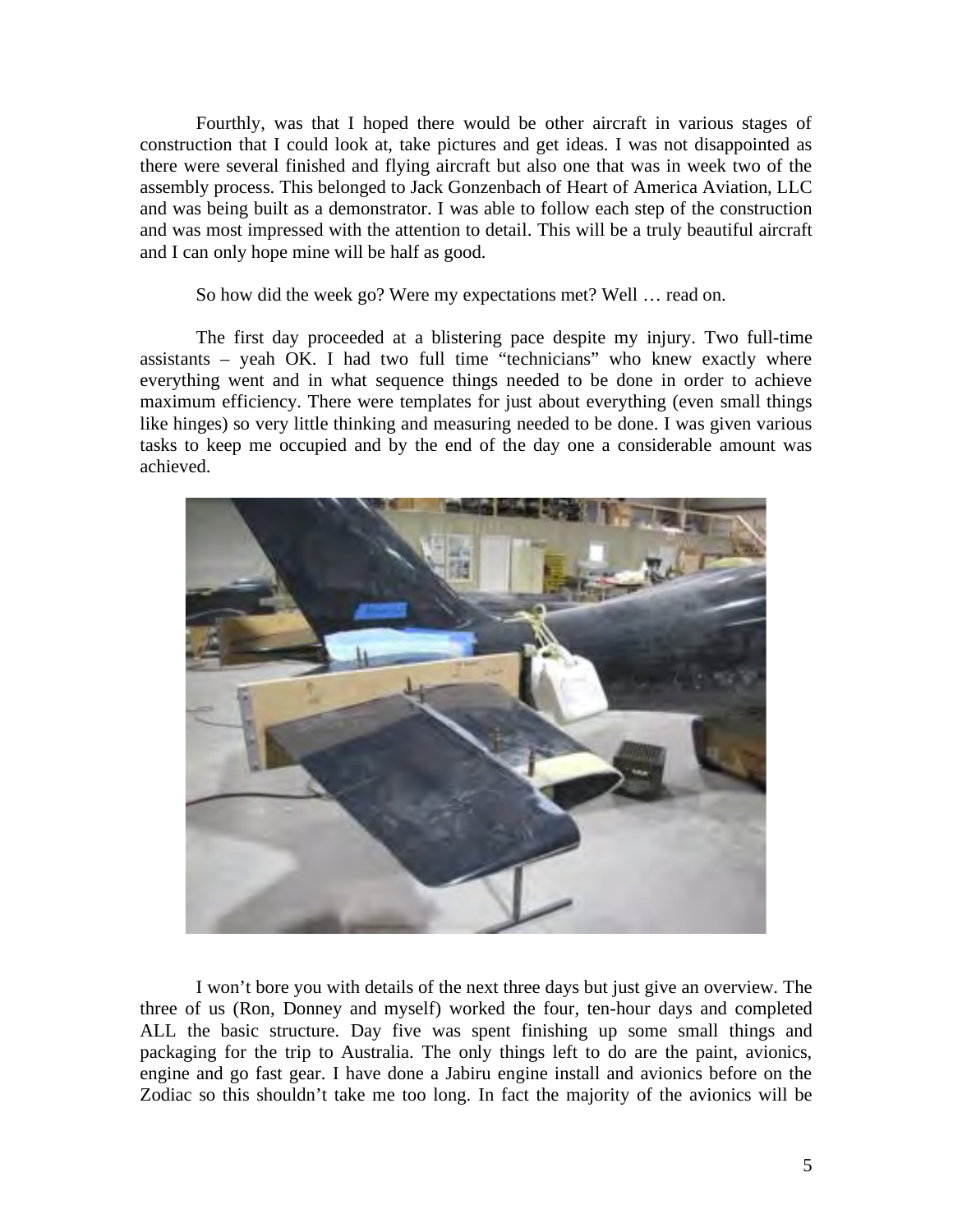done while awaiting delivery of the kit to Australia. I actually managed to bring the dashboard home as hand luggage! This actually turned out to be another reason (in retrospect) for building at Shelbyville. I was able to observe a complete panel build on Jack's demonstrator.



If you look through my build manual I have ticked just about every box and picture as completed!

So is it possible to complete the build AND fly in three weeks? Probably but you do need to leave a few days for the paint to dry after the assembly of the basic parts in week one.

Would I recommend the experience – yes.

Was it worth the cost (\$3500 for the week) – for me, yes.

So who do I thank?

Mark, of course, and Mike, who kept everything moving and the paperwork in order. Ron and Donney who did the majority of the work on my plane. Jason and Terry who were assisting Jack, but always had time to explain things to me. And Lamont for giving me ideas for the panel.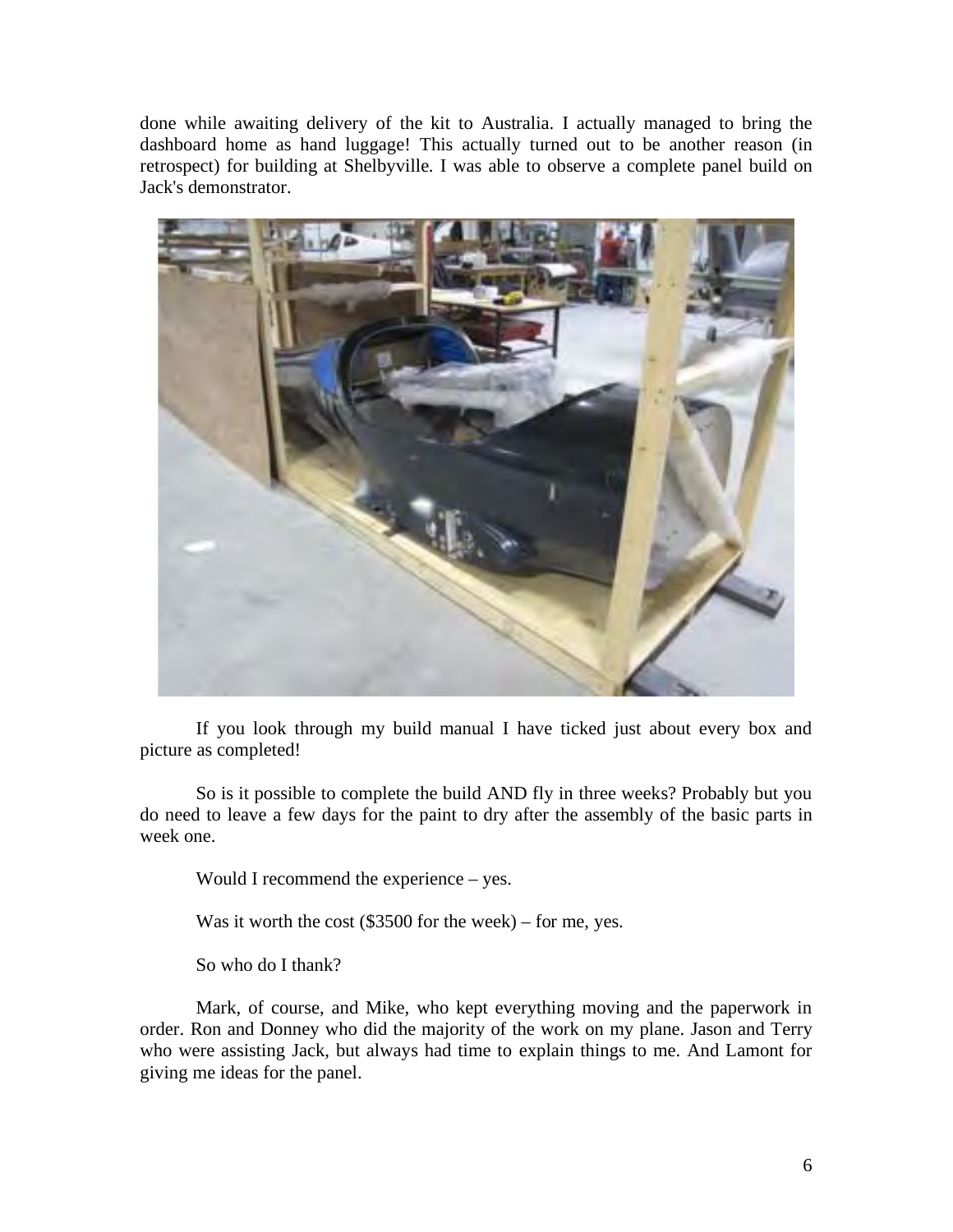## Airflow Splitter for the Lightning Nick Otterback Thank you Bill Browns

This has been a group effort, which was started and driven by Bill Browns of Illinois. You will have to read back a few newsletters to see the first mention of a splitter in the scat hose. This article describes what I think is the solution for evening out the fuel distribution and producing a better balance in EGTs.

The last splitter designed by Bill was a four-way or x-type splitter. The picture below illustrates this part, the one on the left a prototype for testing, the one on the right a production version.



These, like the units before them, were designed to fit in the airbox outlet tube. This provided some evening of the fuel but not the greatest. These have been sent out to a few dealers and builders to give a go. We have all had the same results with the airbox placement.

One item done a little differently here in Shelbyville is the installation of a fiberglass tube on the carb. The Jabiru engine manual suggests the need for this, a smooth bore tube at the carb for attaching the scat hose. This eliminates any problems with the scat hose collapsing on the carb sense ports at the throat.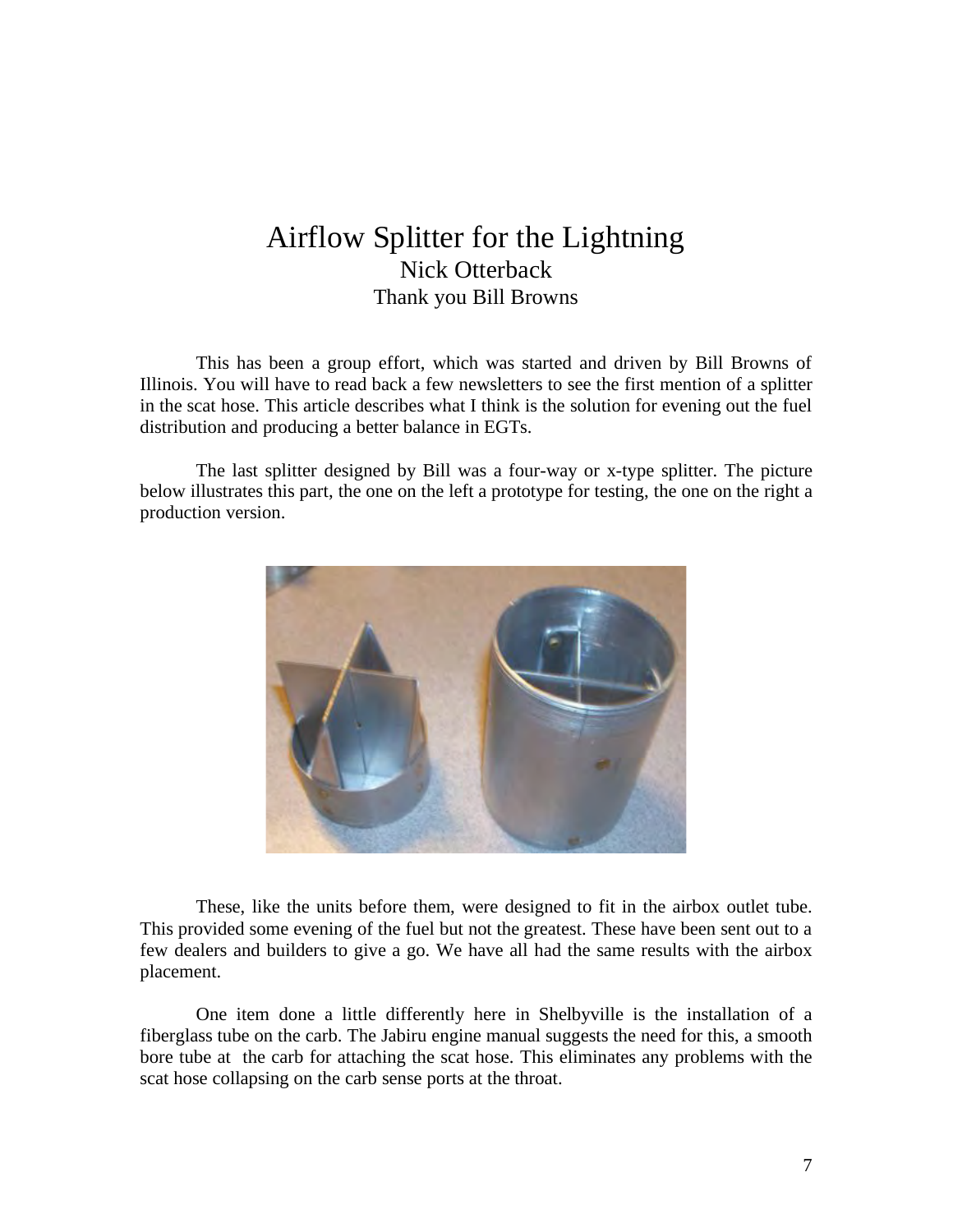

Since our results were just ok with the splitter in the airbox, I thought that maybe the splitter should be placed in this tube for better results because the air would have no chance to tumble before reaching the fuel pickup, or at least very little. So into the tube the splitter went, the pointed end of the splitter facing the carb.



On previous flights without the splitter we had a very broad spread in EGTs at wide open throttle (WOT). Our low EGT was about 1050F, while the highest was a bit over 1400F. By playing with the throttle we could get them within about 100 degrees in cruise. I say "play" because you had to find the optimum RPM where everything worked out. However, this usually wasn't at 2850RPM but instead something below, which gave a slower cruise speed.

Our plane is N326AL, a LS-1 equipped with a Sensenich WC60ZK57G prop, which allows about 2800RPM on takeoff roll, 2880 in climb, and just above 3200RPM flat out. The point to the description is to show a properly pitched aircraft, which is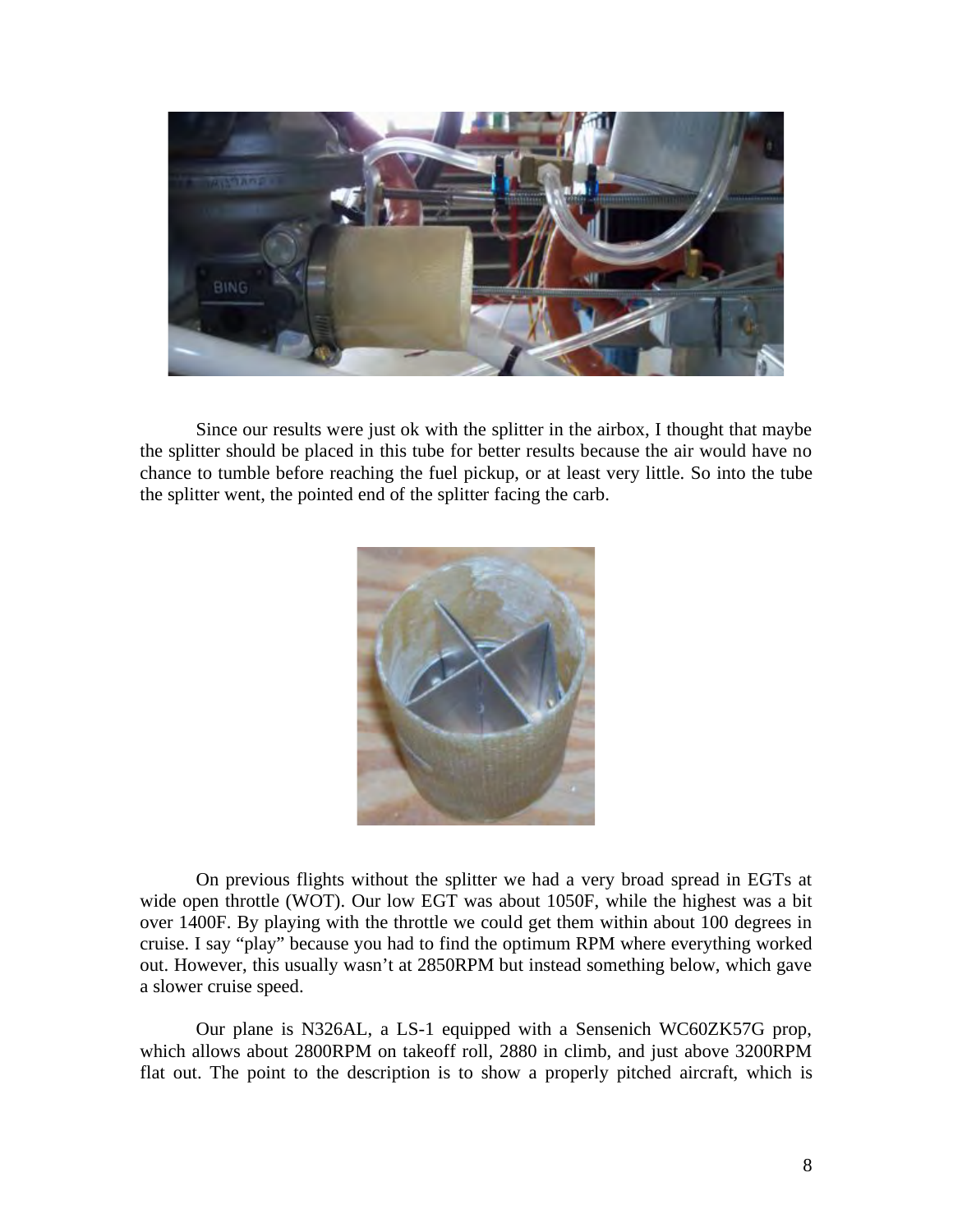essential in getting the Bing carb to work correctly. See some of the previous carb tech talks from Pete in earlier newsletters.

Anyway, with the splitter now installed, like  $a + sign$ , it was time to fly. WOW, what an improvement in the temps. Now at WOT in climb I was seeing a low EGT of about 1180 and a high of about 1250, with the rest fitting somewhere in between. I also picked up 20RPM!

We were now able to cruise at 2850RPM with EGTS within 60 degrees of each other, a dramatic improvement over the previous flight of the day with no splitter. The engine seemed to run smoother and the fuel flow was reading slightly lower than before.

I have been in contact with several of the other pilots trying out the splitter, and all are getting near the same results. We also have had the same results here in several other Lightnings with the splitter installed, two in different configurations than ours. We have sent the CAD drawings of the tube up to Specialty welding and will be getting those made. This will be a standard installation on the LS-1s and can be shipped out for kits as well.

I want to thank Bill Browns for his hard work on the project. He has been driving the effort, using his time and money to develop the splitter. This wasn't anything we asked for. Bill saw something that needed improvement and worked out a solution. That is what experimental aviation is all about. See if you can find that kind of innovation on a certified plane.

## Flight to Mount Washington Carl Beatrice Lightning #77, N767CP

Saturday, April 09, 2011 was a sparkling clear day with light winds. My friend Al Saucier and I decided to fly over the White Mountains of New Hampshire. The air was crystal clear deep blue skies and smooth air all altitudes.

We headed north out of Sanford, Maine (KSFM) with a great panoramic view of the Atlantic Ocean off to our right, a clear view of Lake Winnipesaukee to our left and the White Mountains looming up ahead. Many of the mountains were still draped with snow, and Lake Winnipesaukee still had a very solid covering of ice. (Its been a long cold and snowy winter here in New England.)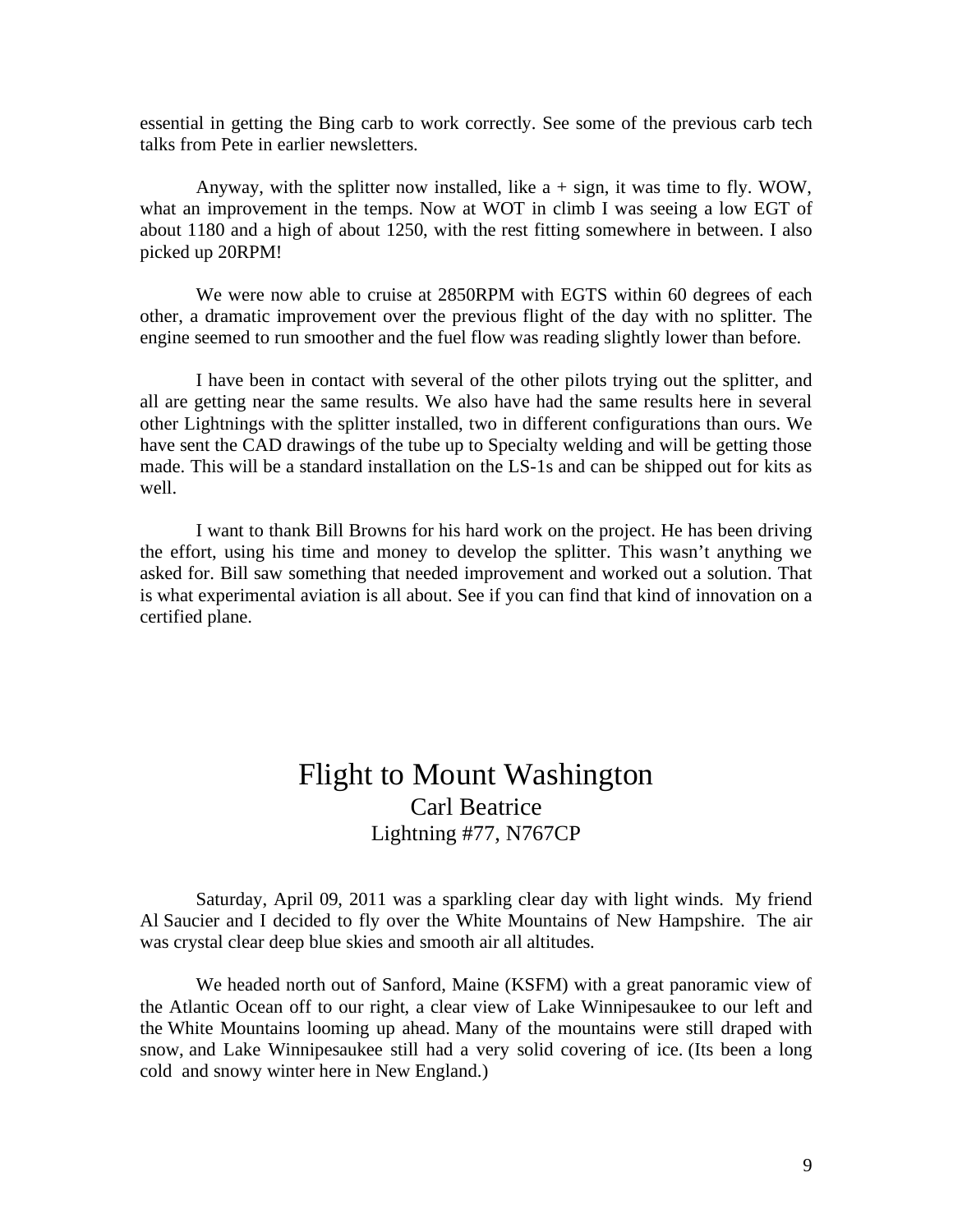Even from fifty miles away, Mt. Washington was very prominent and majestic. It's noted to be the highest mountain east of the Mississippi, at 6,280 feet above sea level and with some of the strongest winds ever recorded at the summit (231 mph).

We were in a gradual cruise climb as we proceeded north, and Mt. Washington appeared even more beautiful with the morning sun shining on it. The winds were light on this day, from the west at 31kts, so we climbed up to 6,500 feet and flew around the summit a few times (see photos).



There is a weather station at the summit that is manned 24/7. In the winter the only means to get to the summit and back down is to hike or, like the weather people, use an Artic Cat. On the summit there is a restaurant, a gift shop and an observation deck for the nicer weather.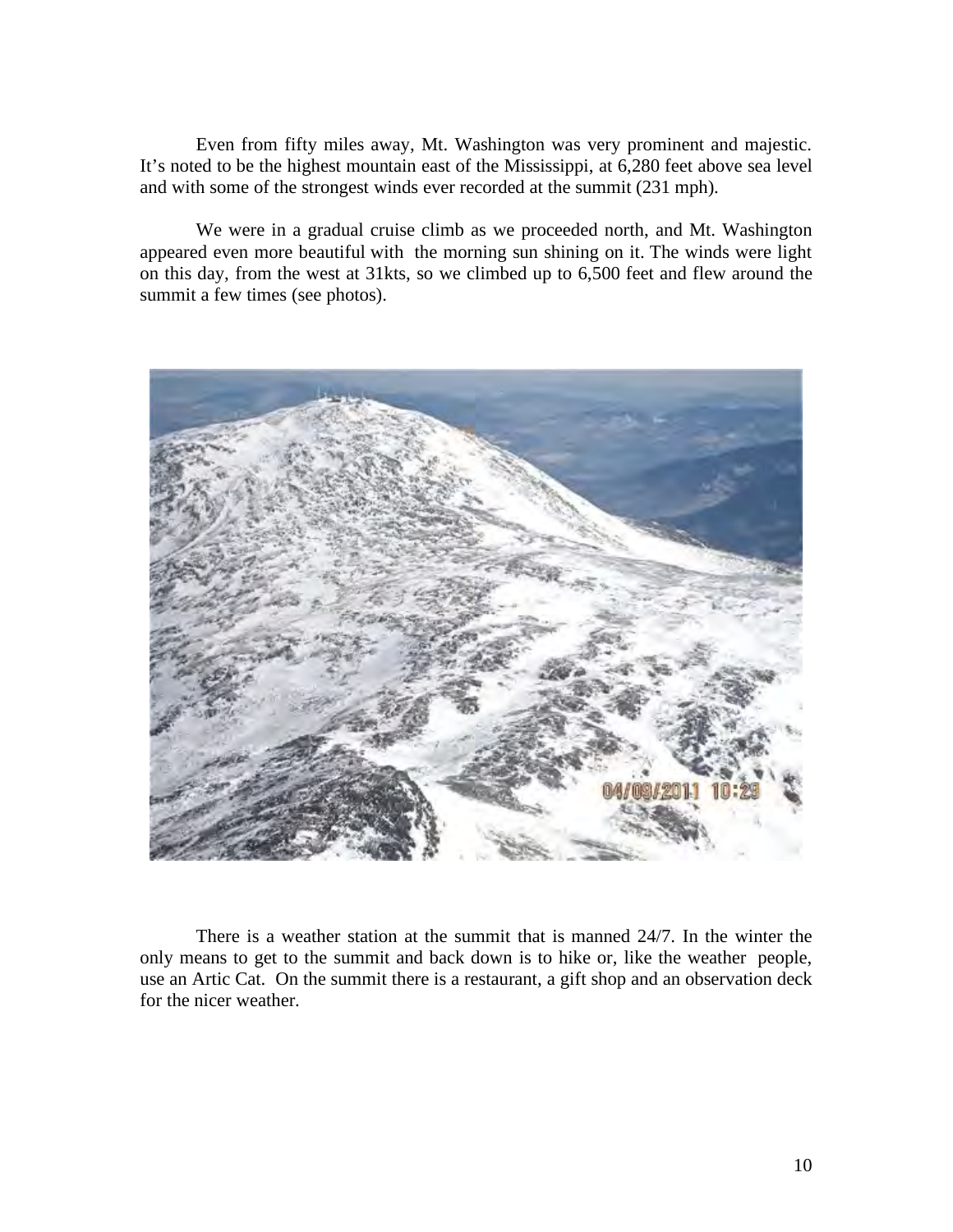

For the warmer weather, there is a road to drive up, and, on the west side, there also is the cog railway on which you can ride. Or there is a variety of hiking trails, which can be a bit challenging in the winter.

On Memorial Day, a group of us used to hike up to Tuckermans Ravine on a trail that is about 45 degrees steep. We'd sit on a large rock and watch the younger people ski down the ravine. If anyone ever took a fall they'd slide and tumble for what seemed like forever. There is no lift at the ravine and one year we found 50 feet of snow cover remaining from winter.

This day was quite a gift to Al and me, as more often than not the winds are quite strong and gusty or the top is shrouded with clouds.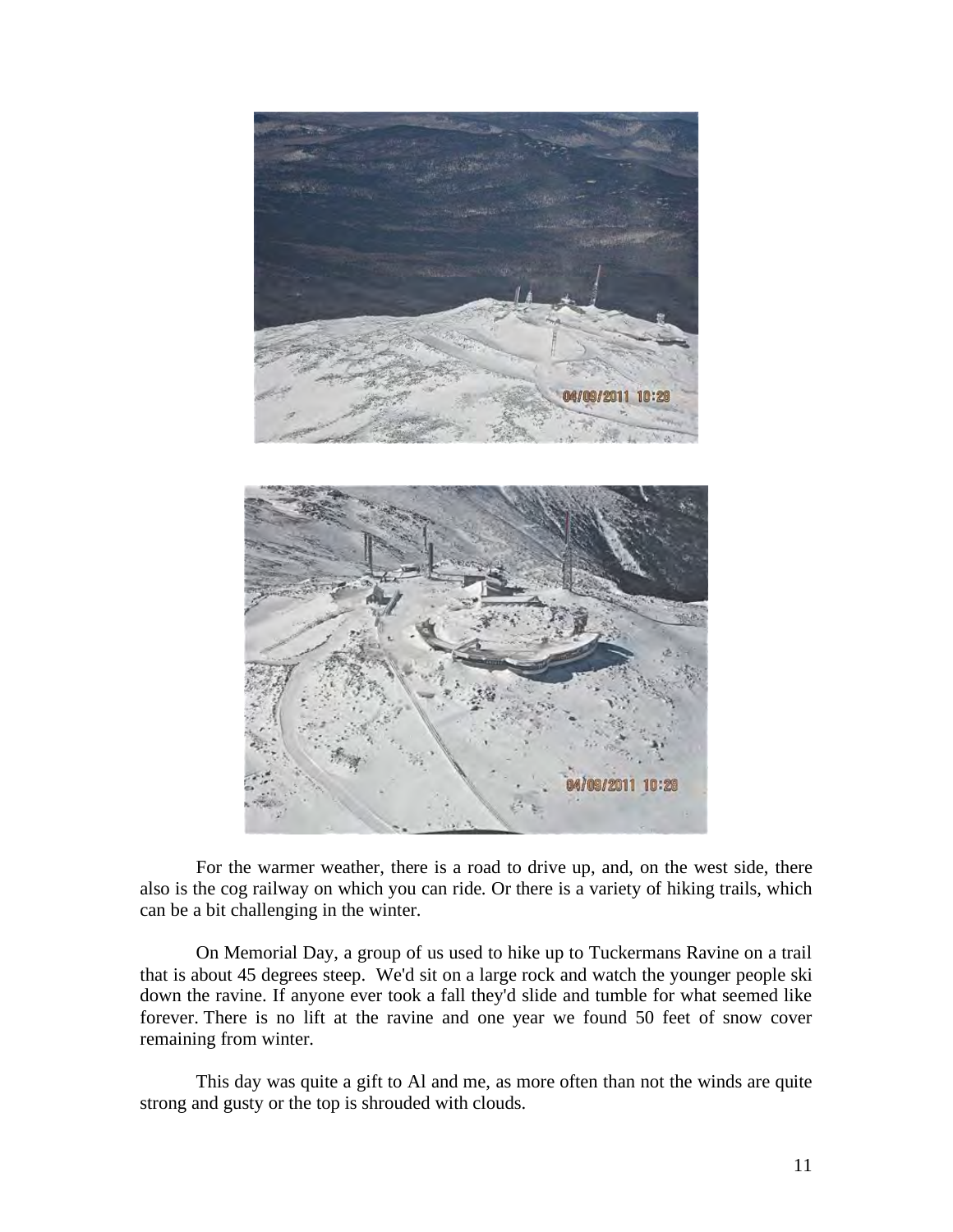# Company Contacts and Dealers

Arion Aircraft, LLC 2842 Highway 231 North Shelbyville, TN 37160

Located on the Shelbyville Municipal Airport (SYI) Phone: 931-680-1781 Fax: 931-680-1817 Email: info@flylightning.net WEB: www.flylightning.net

Dealers:

Western USA: Lightning Southwest Greg Hobbs 18750 West Avra Valley Rd Marana AZ 85635 520-405-6868

Mid Atlantic Region: Green Landings Flight Center Ryan Gross 309 Takeoff Dr Hedgesville WV 25427 304-754-6010 www.greenlandings.com

New York: Jabiru Power Solutions Dave Jalanti 136 Millbrook Rd. Hudson NY, 12534 Kline Kill Airport Ghent NY - Identifier NY1 Contact Dave: (518) 929-4307 Email Dave: dave@jabirups.com

Upper Midwest: Tom Hoffman 3015 Shady Ln, Neenah, WI 54956-9509 (920) 836-2318

Midwest: Heart of America Aviation LLC Jack Gonzenbach 12906 W 122nd ST Overland Park, KS 66213 (913) 890-3052 jgonzenbach@flyhoaa.com

Florida: Moonshine Aviation, LLC Max Voronin 917 Biscayne Bay Unit #5 Deland FL, 32724 386-873-9995 www.moonshineaviation.com

Australia: Dennis Borchardt Kingston SE South Australia 5275 (08) 8767 2145 lightningaustralia@bigpond.com

Brazil & South America: Cimaer Ltda Claudio Nunes Rue Alberto Santos Dumont, 100 Aeropeurto Municipal Marica, RJ CEP 24 900-000 (21)2637-3605 (21)9451-9700

Russia and CIS: AVIA-NIANIA Ltd Moscow, Russia E-mail: avianiania@mail.ru or avianiania@aol.com Phone:+ 7495518-62-75 Mobile Phone: + 7925518-62-75